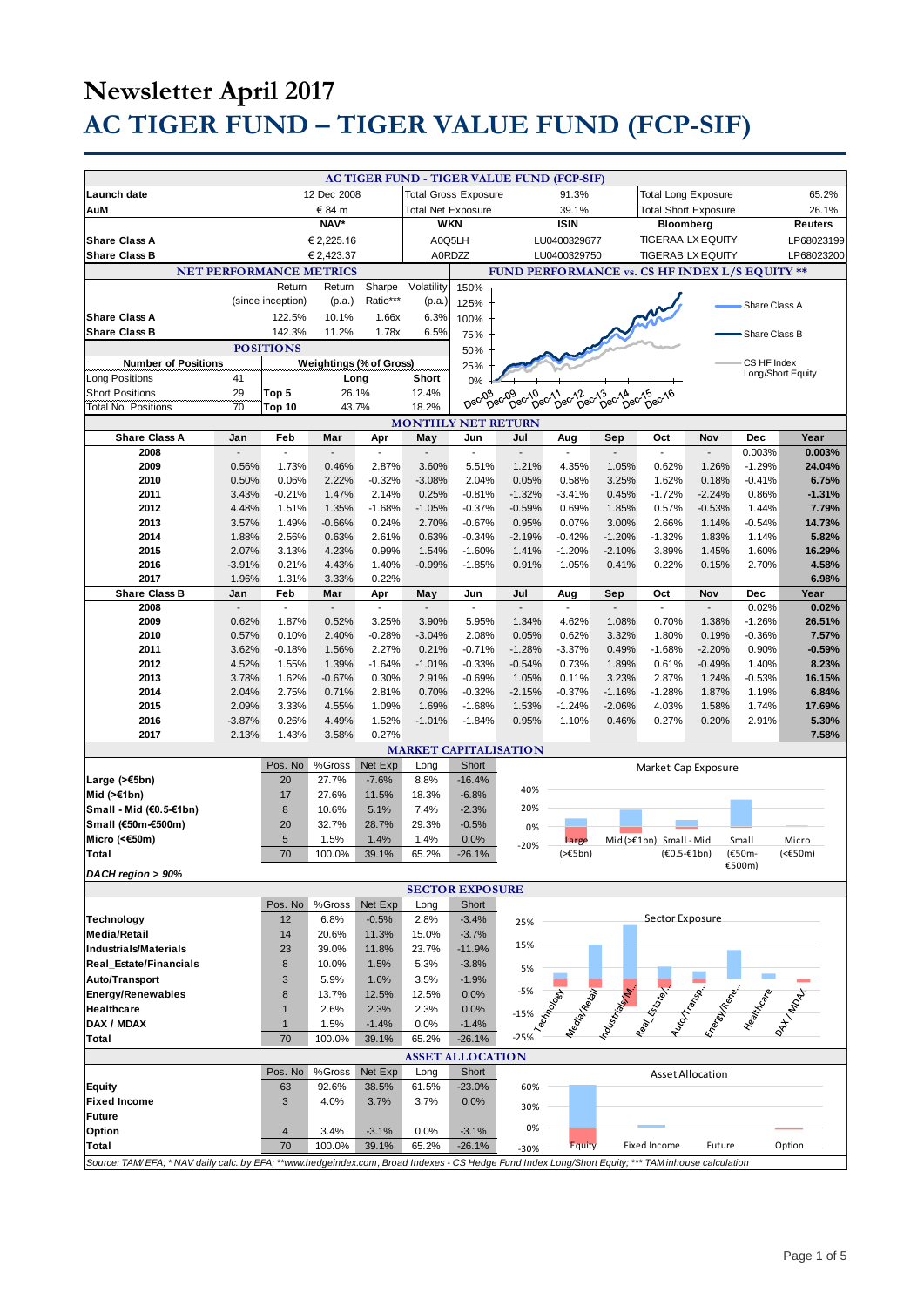## **Tiger Value Fund – April 2017**

### **O Returns: +0.22% (class A)/+0.27% (class B)**

In April, the Tiger Value Fund ("TVF") had a positive net return of +0.22% for share class A and +0.27% for share class B, making a cumulative positive net return of +6.98% and +7.58% for the year to date and  $+122.5\%/+142.3\%$  since inception (share class A/B).

### **O Commentary: Long and short attributions balanced**

In April, we reduced our net adjusted exposure from 47.4% to 35.4% (excl. 3.7% fixed income linked positions) and took a more cautious stance ahead of the first presidential election round in France as we have done last year ahead of the US election and Brexit referendum. We continued to book profits on long positions and added several new short positions. In addition, we rolled over our single DAX Index Put hedges and Puts on catalyst shorts.

Our most significant attributors were Stada (+30bp), MLP (+28bp) and Bauer (+42bp). Finally, the bidding process at Stada has resulted in a takeover offer from Cinven and Bain Capital of Eur 66 per share, a 20% premium on the three months average share price of Stada. We will further evaluate if we tender or sell our Stada position in May. MLP continued to perform well after the management was on a roadshow in Munich and London which reflects the increased interest by investors who are discovering the upside potential in the stock. Bauer rallied 10% after a broker upgrade, highlighting the strong order momentum from infrastructure projects in construction and resources. Also, the company highlighted that it expanded its global market share and sees significant margin upside in the coming years. Bauer still trades on a single digit PER 2017 and a double digit FCF Yield indicating significant upside for the company´s share price.

On the negative side, our single short book (incl. single put options) and DAX put index hedges detracted our performance by -69bp as the markets rallied after the French election round one, with Macron being the polls´ clear favorite for election round two. Overall the Tiger Value Fund had a very low correlation with equity markets as our long and short attributions were counterbalanced.

### **O Outlook: As good as it gets?**

While there has been a lot of positive sentiment in the financial markets concerning the Trump presidency igniting growth in the US economy through tax cuts, reduced regulation and infrastructure stimulus, so far only soft data has noticed any significant improvement with the US consumer confidence hitting a 17 year high. Hard data has been mostly disappointing exemplified by the weak Q1 US GDP report released on Friday showing an anemic 0.7% annualized growth and with Personal Consumption Spending (+0.2% SAAR) at its lowest growth rate since 2009. Trumps' campaign promises remain just promises at this stage and full implementation of his policies is becoming increasingly unrealistic.

In Europe, the economy is charging ahead at full steam (although full steam is not as impressive as it used to be) with record PMI's across most major European economies and a rapidly falling unemployment rate. Although the EU has yet to publish its first estimate of Q1 GDP it is likely that the EU will record an equal or higher  $y/y$  GDP growth rate than the US for the 6<sup>th</sup> quarter in a row. Nevertheless, with interest rates having bottomed out, the Euro slowly recovering and the ECB on the path of normalizing monetary policy, we believe this is as good as it gets for the European economy in the near term.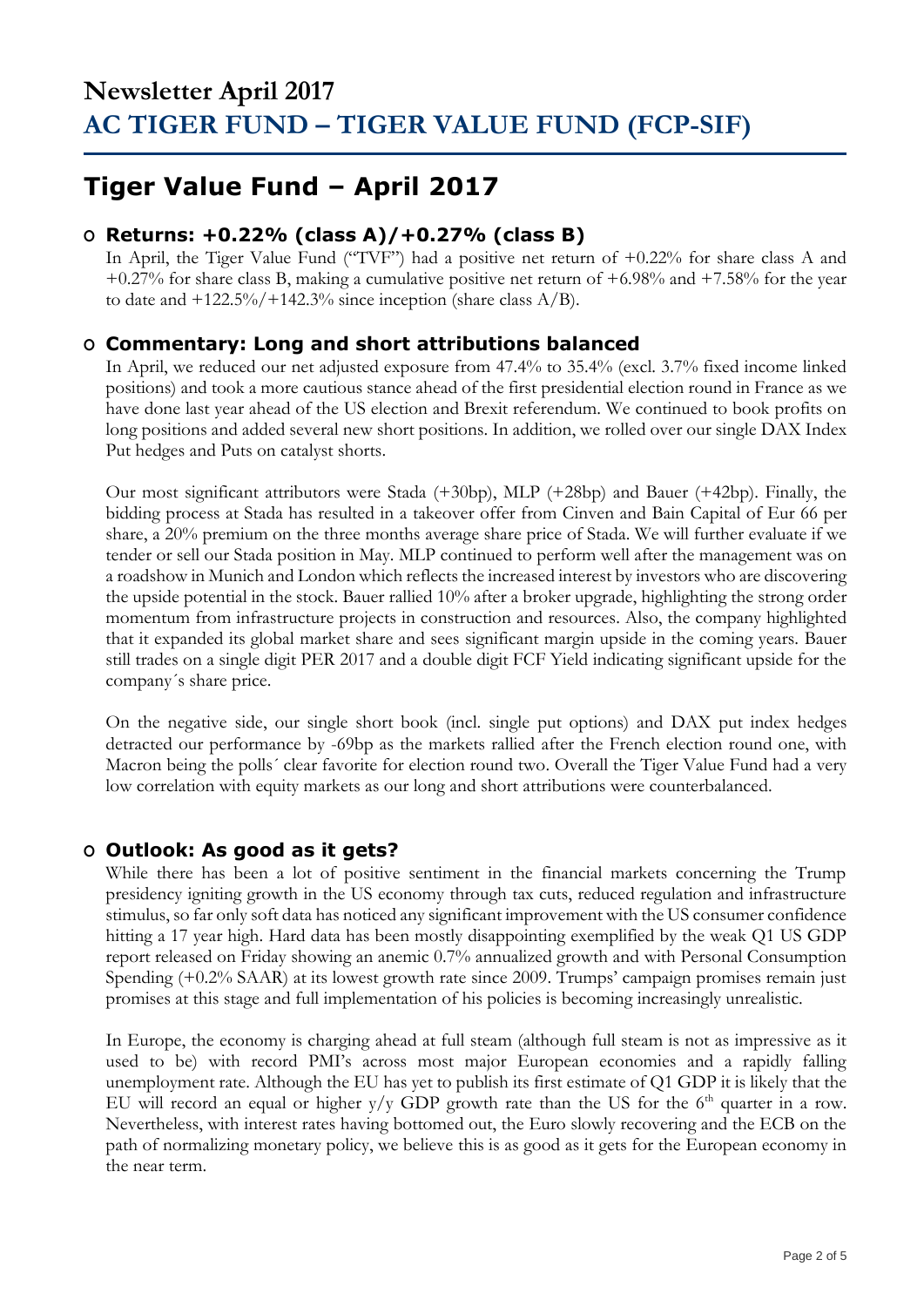European equity markets reacted strongly positive on the largely expected outcome of the first round of the French presidential elections with the DAX finishing the month +1% after having been down a few percent just prior to the election results. The Stoxx Europe 600 finished +2% for the month. The second round of the French elections will take place on May  $7<sup>th</sup>$  and while it is likely that the markets favorite, Emmanuel Macron, will win, we expect profit taking to take place once the elections are over implying an asymmetric risk/reward profile in European equity markets from the current price levels.

Therefore, we reduced the net exposure of the fund during April to 35% from 47% at the end of March. We anticipate a better entry into our long ideas in the coming months and are rather focusing on entering new short ideas in the coming weeks. With a gross exposure of 91% we have ample opportunity to pursue additional ideas both on the long and short side in coming months regardless of outcome from the French elections.

### *The Tiger Value Fund Desk, 2nd May 2017*

 **Matthias Rutsch Marc Schädler Peter Irblad**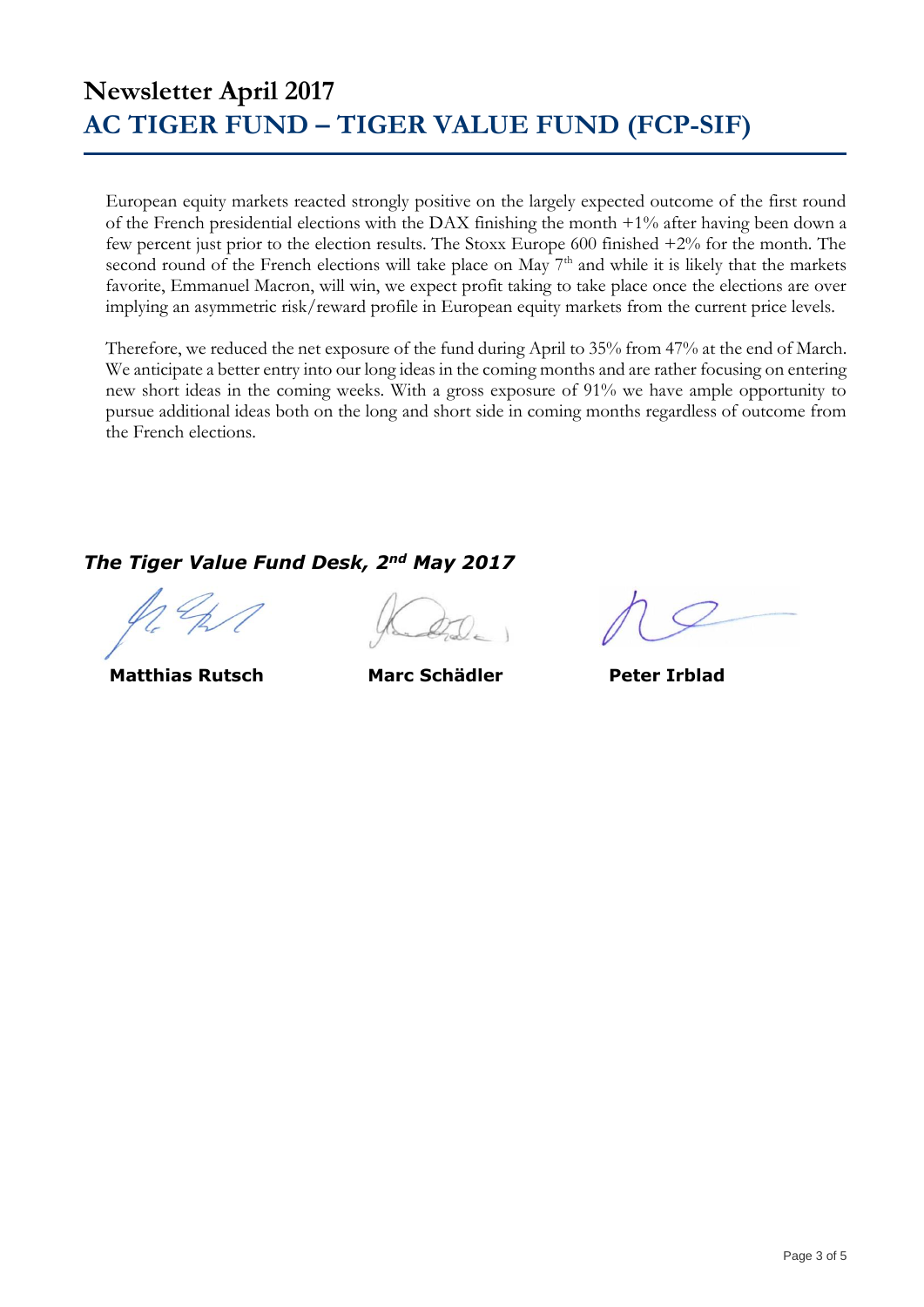#### **Objectives**

The objective is to identify undervalued companies with external catalysts and/or initiate pro-active measures to create shareholder value. The fund aims for a 5 year return of 10-15% p.a. with strong focus on capital preservation.

#### **Investment Strategy**

The Investment Advisor is a specialized fundamental European long/short equity investment manager. The investment philosophy is based on seeking out undervalued value creating companies where we see upcoming catalysts and/or value creation measures that could improve the intrinsic value of the company and drive shareholder returns. At the same time we seek to profit from identifying overvalued value destroying companies where the intrinsic value is continuously being eroded. For each position we perform a detailed analysis including a 360 degree research process and 10 point scoring system (further details are available in our DDQ of investor presentation). The managers foresee a direct dialog with the company as well as with other shareholders to support management to initiate value creating measures. Their partner network i.e. other shareholders, consultants, sector experts, media etc. will help to impact positive change.

The fund intends to engage in 30 long investments with a target net long exposure of around 20-50%. The geographic focus is likely to be Germany, Switzerland and Austria.

| <b>Fund Information</b>  |                             | <b>Fee Structure and Risk Management</b> |                        |
|--------------------------|-----------------------------|------------------------------------------|------------------------|
| Currency                 | <b>EUR</b>                  | Admin/Custodian Fee                      | Up to 0.49%            |
| Legal Entity             | <b>FCP-SIF</b>              | Advisory (Mgmt) Fee                      |                        |
| <b>Fund Domicile</b>     | Luxembourg                  | Share Class A                            | $2.0\%$                |
| <b>Fund Structure</b>    | Open-ended multi-class      | Share Class B                            | 1.5%                   |
| Style mandate            | Long/Short and Active Value | Performance Fee                          |                        |
| Investment Minimum       |                             | Share Class A                            | <b>20%</b>             |
| Share Class A            | € 125,000                   | Share Class B                            | 15%                    |
| Share Class B            | € 5,000,000                 | Hurdle Rate                              | None                   |
| Sub. Frequency           | Monthly                     | High Water Mark                          | Yes.                   |
| Red. Frequency           | Monthly                     | Eligible Investors                       | See Issue Document     |
| <b>Redemption Notice</b> |                             | Leverage                                 | Maximum 200% of NAV    |
| Share Class A            | $monthly*$                  | Fund Benchmark                           | CS HF Index L/S Equity |
| Share Class B            | 6 months                    |                                          |                        |

\*) The redemption notice has to be send to the Administrator five business days prior to month end (cut-off 5pm). Therefore the redemption term is monthly with a notice period of 5 days. Please see the offering document for further information.

Investors: Sales documents may not be forwarded to investors other than those who meet the 'experienced investor' requirements under the Law of 2007.

#### **Fund Advisor Details and Service Providers**

| <b>Management Company</b>     | Alceda Fund Management SA       |
|-------------------------------|---------------------------------|
| <b>Investment Advisor</b>     | Tiger Asset Management GmbH     |
| <b>Swiss Representative</b>   | <b>ACOLIN Fund Services AG</b>  |
| <b>Prime Broker/Custodian</b> | SEB AB / SEB SA                 |
| <b>Administrator</b>          | European Fund Administration SA |
| <b>Auditor</b>                | PriceWaterhouseCoopers          |